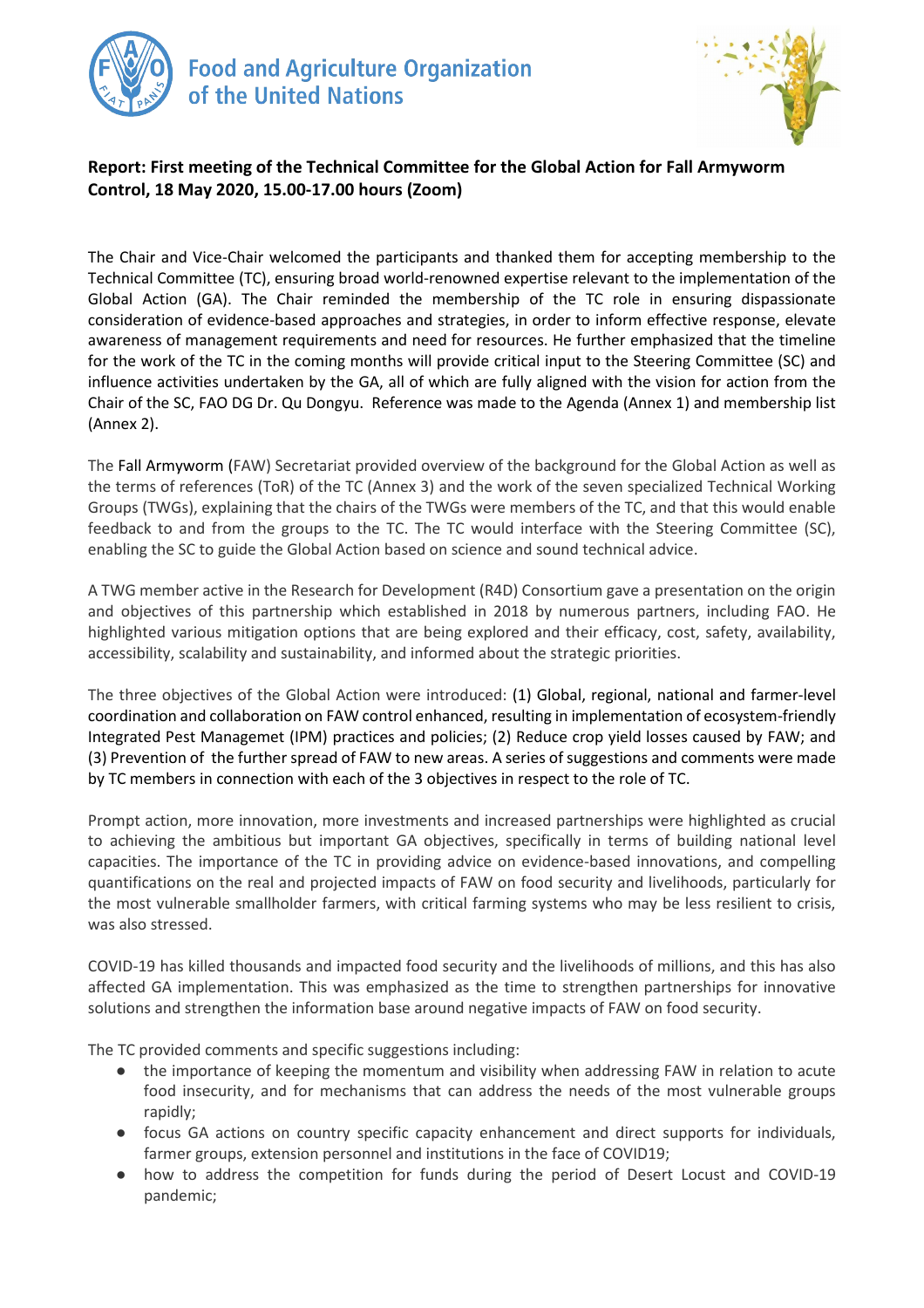- investigate institutional changes needed to tackle similar outbreaks for other pests in the future;
- policy making on fast tracking and harmonizing regulation for FAW sustainable management, including promoting the use of biopesticides;
- importance of developing systemic approaches through demonstrated impact assessments, including economic impacts and the cost of "no-action";
- the need to address crop losses through both surveillance and safeguarding livelihoods;
- the need to target advocacy and actions to the country context;
- the need to pay attention to efficacy of communication and dissemination of knowledge and tools to farmers;
- the need to address pesticide risk management;
- the potential of South-South and Triangular Cooperation in the Global Action as a mechanism to share best practices, adapting, replicating and scaling up;
- focus on aspirations and challenges in the field, specifically with regard to Objective 3, where there should be more focus on management options and less on regulatory prevention;
- prevention may also be considered against rice eating FAW; and
- reprioritize activities to mitigate impacts caused by COVID-19.

## NEXT STEPS:

- 1. Preparation of the Technical Committee workplan including role and plans of Technical Working Groups.
- 2. Briefing note to be prepared by the Chair for advice to the Steering Committee.
- 3. Based on 1&2 above, suggest contribution by the Technical Committee into the agenda of the next Steering Committee meeting (June 2020).
- 4. Plan and prepare the Second Technical Committee meeting to be scheduled in July 2020.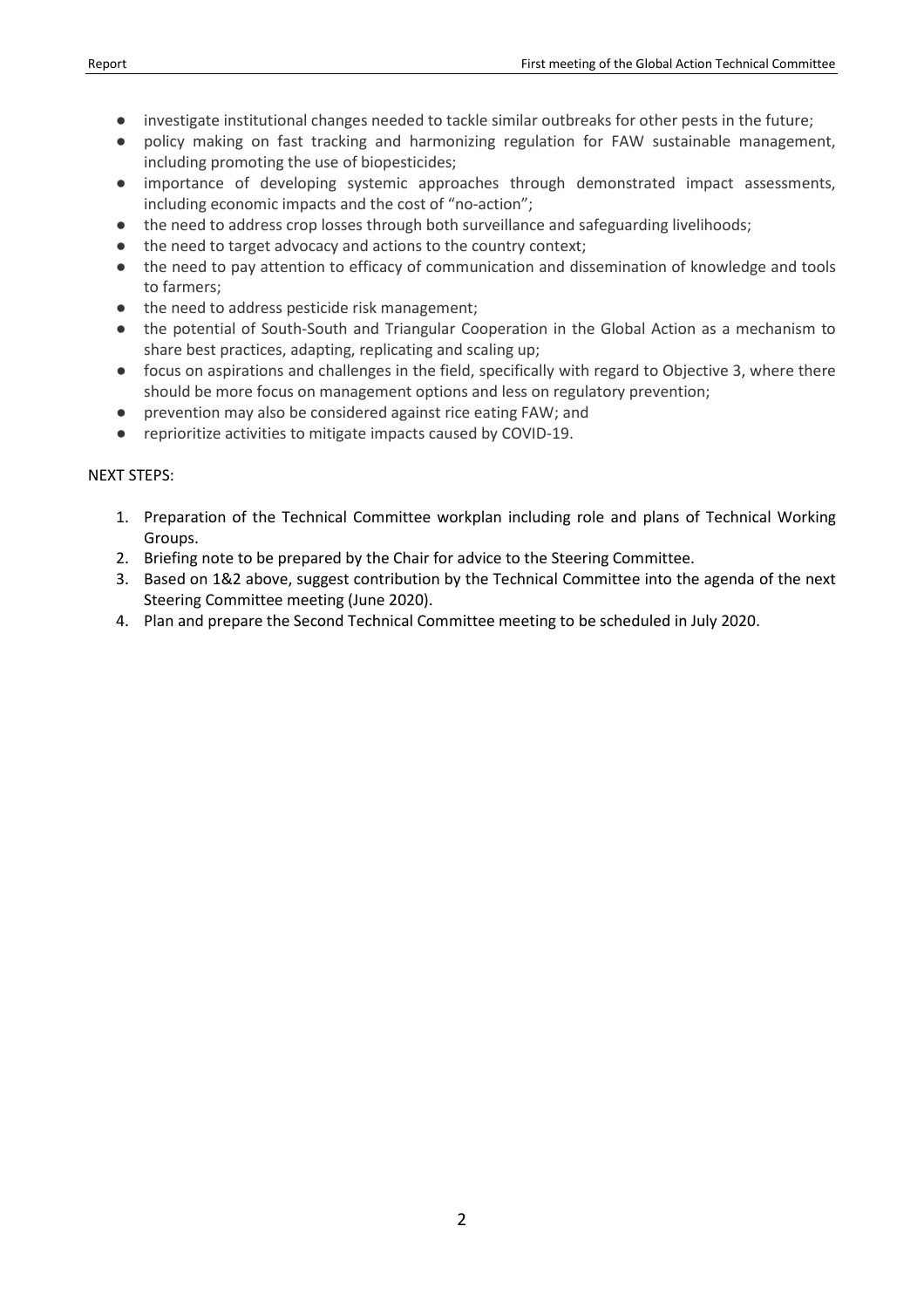#### **ANNEX 1: AGENDA**

| <b>Time</b> | <b>Topic</b>                                                                                                                                                                                  | <b>Resource Person</b>   |
|-------------|-----------------------------------------------------------------------------------------------------------------------------------------------------------------------------------------------|--------------------------|
| 15.00-15.05 | Opening remarks                                                                                                                                                                               | Bukar Tijani, Vice Chair |
| 15.05-15.10 | Welcome remarks                                                                                                                                                                               | Robert Bertram, Chair    |
| 15.10-15.20 | Highlights of the Global Action Framework                                                                                                                                                     | Rémi Nono Womdim         |
| 15.20-15.25 | Highlights of the Terms of reference of the Technical<br>Committee                                                                                                                            | Elisabetta Tagliati      |
| 15.25-15.45 | Towards the Technical Committee Workplan:                                                                                                                                                     |                          |
|             | 10' - Highlights on FAW Technical Working Groups                                                                                                                                              | Elisabetta Tagliati      |
|             | 10'-FAW R4D Consortium: ongoing activities<br>$\bullet$                                                                                                                                       | Prasanna Boddupalli      |
| 15.45-15.50 | Overview of Global Action Objective 1:                                                                                                                                                        | Bukar Tijani, Vice Chair |
|             | Global, regional, national and farmer-level coordination<br>and collaboration on FAW control are enhanced,<br>resulting in implementation of ecosystem-friendly IPM<br>practices and policies |                          |
| 15.50-16.10 | Brief comments and discussion                                                                                                                                                                 |                          |
| 16.10-16.15 | Overview of Global Action Objective 2:                                                                                                                                                        | Robert Bertram, Chair    |
|             | Reduce crop losses caused by FAW                                                                                                                                                              |                          |
| 16.15-16.35 | Brief comments and discussion                                                                                                                                                                 |                          |
| 16.35-16.40 | Overview of Global Action Objective 3: Prevent the<br>further spread of FAW to new areas                                                                                                      | Xia Jingyuan             |
| 16.40-16.55 | Brief comments and discussion                                                                                                                                                                 |                          |
| 16.55-17.00 | Brief closing comments from the Chair and Vice Chair                                                                                                                                          | Robert Bertram, Chair    |
|             |                                                                                                                                                                                               | Bukar Tijani, Vice Chair |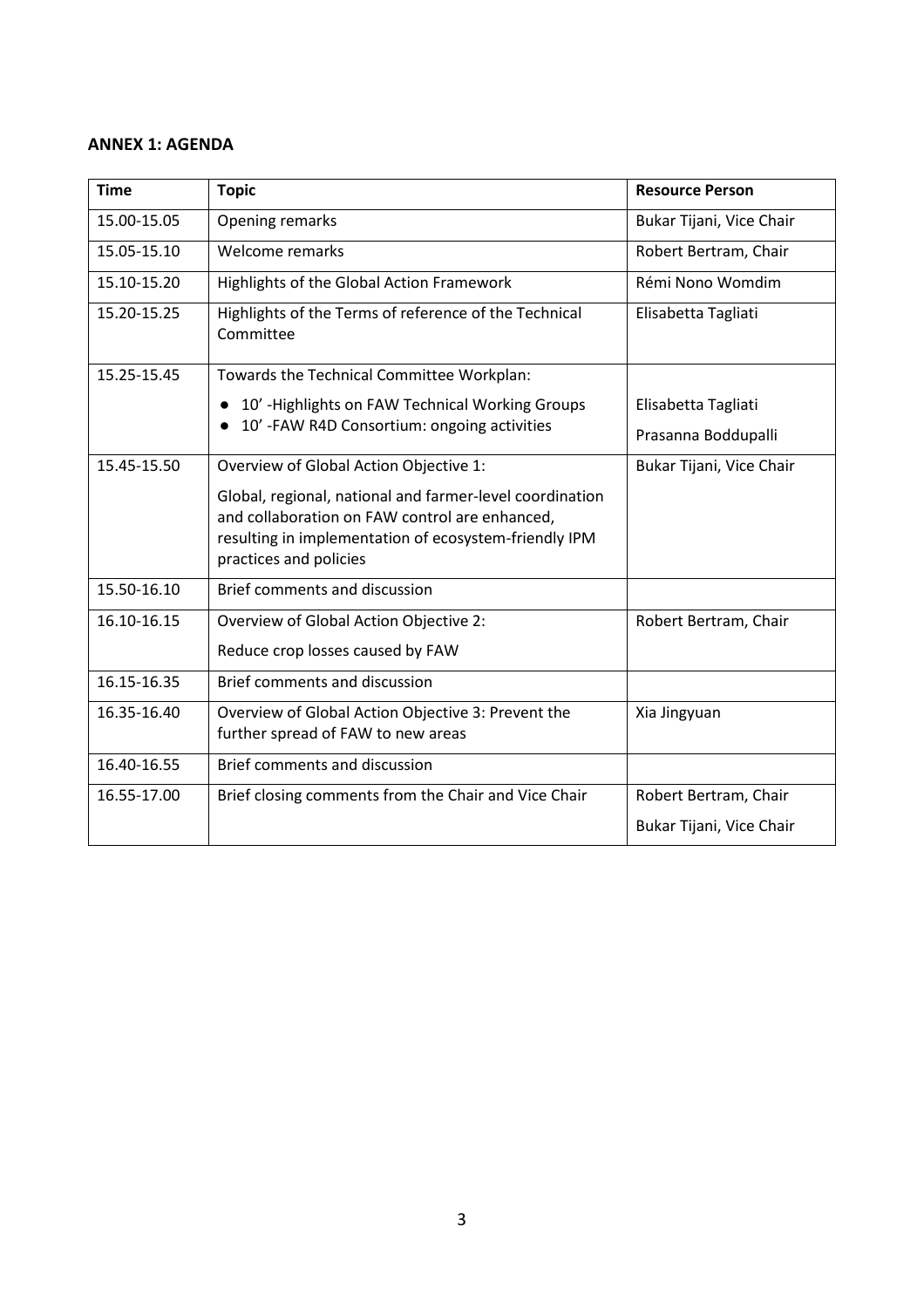# **ANNEX 2: Membership list**

|  |  |  |  | $(A \vee indicates confirmed membership)$ |
|--|--|--|--|-------------------------------------------|
|--|--|--|--|-------------------------------------------|

|     | Name, Last name                                                                                            | <b>Organization name, Address</b>                                                                    | $\checkmark$ |
|-----|------------------------------------------------------------------------------------------------------------|------------------------------------------------------------------------------------------------------|--------------|
|     |                                                                                                            | <b>International Research Institutes</b>                                                             |              |
| 1.  | Mr Sunday Ekesi<br>Director of Research and Partnerships                                                   | International Centre of Insect Physiology and<br>Ecology (icipe), Kenya                              | $\checkmark$ |
| 2.  | Mr Malik Ba<br>Country Representative - Niger, West &<br>Central Africa Program                            | International Crops Research Institute for the Semi-<br>Arid Tropics (ICRISAT), Niger                | $\checkmark$ |
| 3.  | Mr Georg Goergen<br>Entomologist / Biocontrol Specialist                                                   | International Institute of Tropical Agriculture (IITA),<br><b>Benin</b>                              | $\checkmark$ |
| 4.  | Mr BM. Prasanna<br>Director of CIMMYT's Global Maize<br>Program and the CGIAR Research<br>Program on Maize | International Maize and Wheat improvement Center<br>(CIMMYT), Mexico                                 | $\checkmark$ |
| 5.  | Mr Robert Day<br>Programme Executive, Action on<br>Invasives                                               | Centre of Agriculture and Bioscience international<br>(CABI), United Kingdom                         | $\checkmark$ |
| 6.  | Mr Julien Godwin<br>Programme Support Manager, Action<br>on Invasives                                      | Centre of Agriculture and Bioscience international<br>(CABI), United Kingdom                         | $\checkmark$ |
| 7.  | Mr Rhett Harrison<br><b>Tropical Forest Ecologist &amp; Conservation</b><br><b>Biologist</b>               | International Centre for Agroforestry Research<br>(ICRAF), Zambia                                    | $\checkmark$ |
|     |                                                                                                            |                                                                                                      |              |
|     |                                                                                                            | <b>National Research Institutes</b>                                                                  |              |
| 8.  | Mr Ivan Hiltpold<br><b>Biologist</b>                                                                       | AgroScope, Switzerland                                                                               | $\checkmark$ |
| 9.  | Mr Syed Nurul Alam<br>Principal Scientific Officer                                                         | BARI-Bangladesh, Bangladesh                                                                          |              |
| 10. | Mr Sujay Rakshit, Director                                                                                 | ICAR-Indian Institute of Maize Research, PAU<br>Campus, Ludhiana, Punjab (India)                     | $\checkmark$ |
| 11. | Mr Wang Zhenying<br>Professor, Department of Agricultural<br>Insects                                       | Chinese Academy of Agriculture Science (CAAS),<br>Beijing, China                                     | $\checkmark$ |
|     | 12. Mr Ivan Cruz<br>Senior Researcher (Entomology)                                                         | Brazilian Agriculture Research Corporation<br>(EMBRAPA), Brasília, Brazil                            | ✓            |
| 13. | Mr Carlos Blanco<br>Senior entomologist                                                                    | United States Department of Agriculture<br>(USDA/ARS), Washington, D.C., United States of<br>America | $\checkmark$ |
| 14. | Mr Greg Neussly<br>Professor, Director of the Everglades<br><b>Research and Education Center</b>           | <b>Academia</b><br>University of Florida, Belle Glade, United States of<br>America                   | $\checkmark$ |
| 15. | Mr Ken Wilson<br>Professor                                                                                 | Lancaster University - Insect & Parasite Ecology<br>Group - iPEG, Lancaster, United Kingdom          | $\checkmark$ |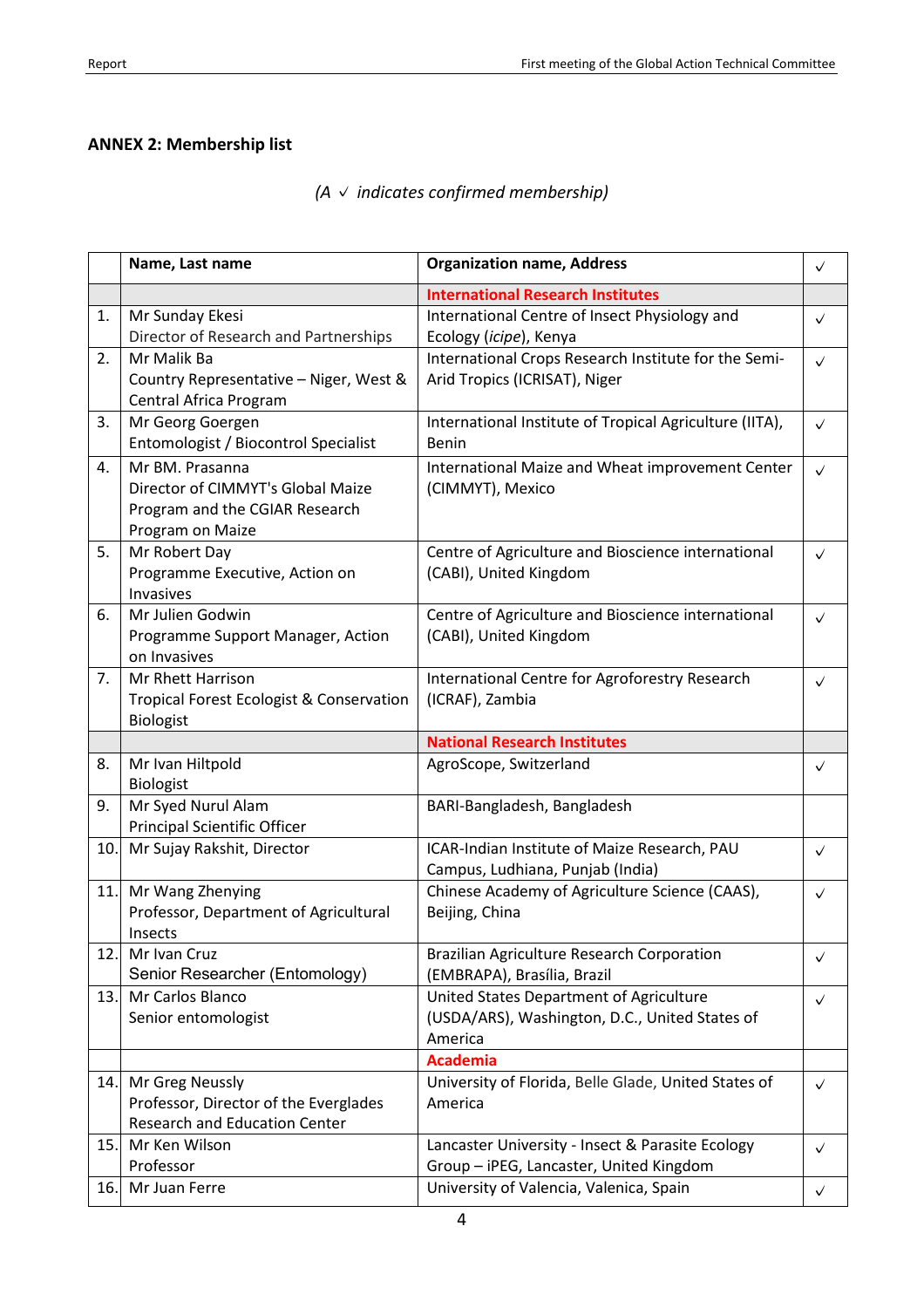|      | Professor, Genetics                     |                                                        |              |
|------|-----------------------------------------|--------------------------------------------------------|--------------|
| 17.  | Mr Johnnie Van Den Berg                 | North-West University, South Africa                    | $\checkmark$ |
|      | Professor; Program Manager:             |                                                        |              |
|      | Integrated Pest Management              |                                                        |              |
| 18.  | Mr David Hughes                         | Penn State University, Pennsylvania, United States of  | $\checkmark$ |
|      | Associate Professor of Entomology and   | America                                                |              |
|      | Biology                                 |                                                        |              |
| 19.  | Ms Vera Ros                             | Wageningen University & Research, Wageningen,          | ✓            |
|      | <b>Assistant Professor</b>              | Netherlands                                            |              |
| 20.  | Mr Stephan Winter                       | Leibniz-Institut DSMZ, Braunschweig, Germany           |              |
|      | Head of Department Plant viruses        |                                                        |              |
| 21.  | Mr Paul Jepson                          | Oregon State University, Corvallis, United States of   | $\checkmark$ |
|      | <b>Director of Technical Operations</b> | America                                                |              |
|      |                                         | <b>NGOs/Civil Society</b>                              |              |
| 22.1 | Ms Sheila Willis                        | Pesticide Action Network (PAN UK), Brighton, United    | $\checkmark$ |
|      | Head of International Programmes        | Kingdom                                                |              |
| 23.  | Mr Mel Oluoch                           | SASAKAWA Africa Association, Kenya                     | $\checkmark$ |
|      | <b>Regional Director</b>                |                                                        |              |
| 24.  | Mr Emmanuel Okogbenin                   | African Agricultural Technology Foundation, Nairobi,   |              |
|      | <b>Director of Technical Operations</b> | Kenya                                                  | $\checkmark$ |
|      |                                         | <b>Private Sector</b>                                  |              |
| 25.  | Mr Hans Mattaar                         | AgroCare, Brussels, Belgium                            |              |
|      |                                         |                                                        |              |
|      | <b>Technical Director</b>               |                                                        |              |
| 26.  | Mr Robert Hunter                        | Crop Life International, Brussels, Belgium             | $\checkmark$ |
|      | <b>Executive Director</b>               |                                                        |              |
| 27.  | Ms Roma Gwynn                           | IBMA International Bio-pesticides Manufacturers        | $\checkmark$ |
|      | Vice-President                          | Association, Brussels, Belgium                         |              |
|      |                                         | <b>Development Partners</b>                            |              |
| 28.  | Mr Robert Bertram                       | United States Agency for International Development     | $\checkmark$ |
|      | Chief Scientist, Chair of Technical     | (USAID), Washington, D.C., United States of America    |              |
|      | Committee                               |                                                        |              |
| 29.  | Ms May-Guri Sæthre                      | Norwegian Institute of Bioeconomy Research             | $\checkmark$ |
|      |                                         | (NIBIO), residing in Ibadan, Nigeria                   |              |
| 30.  | Mr Hatem Fellah                         | African Development Bank (AfDB), Regional Bureau,      | $\checkmark$ |
|      | Principal agronomist                    | Dakar, Senegal                                         |              |
| 31.  | Ms Dorothee André                       | European Commission (EC), Brussels, Belgium            |              |
|      | Deputy Head of Unit - Plant health and  |                                                        |              |
|      | biotechnology                           |                                                        |              |
|      |                                         | <b>Food and Agriculture Organization of the United</b> |              |
|      |                                         | <b>Nations (FAO) Participation</b>                     |              |
| 32.  | Mr Bukar Tijani                         | <b>FAO</b>                                             |              |
|      | <b>Assistant Director-General</b>       |                                                        |              |
| 33.  | Mr Rémi Nono Womdim                     | Plant Production and Protection Division (AGP)         |              |
|      | <b>Deputy Director</b>                  |                                                        |              |
| 34.  | Ms Elisabetta Tagliati                  | Plant Production and Protection Division (AGP)         |              |
|      | <b>Chief Technical Advisor</b>          |                                                        |              |
| 35.  | Mr Baogen Gu                            | Plant Production and Protection Division (AGP)         |              |
|      | Senior Agricultural Officer and Team    |                                                        |              |
|      | Leader                                  |                                                        |              |
| 36.  | Mr Jingyuan Xia                         | International Plant Protection Convention (IPPC)       |              |
|      | Secretary                               | Secretariat                                            |              |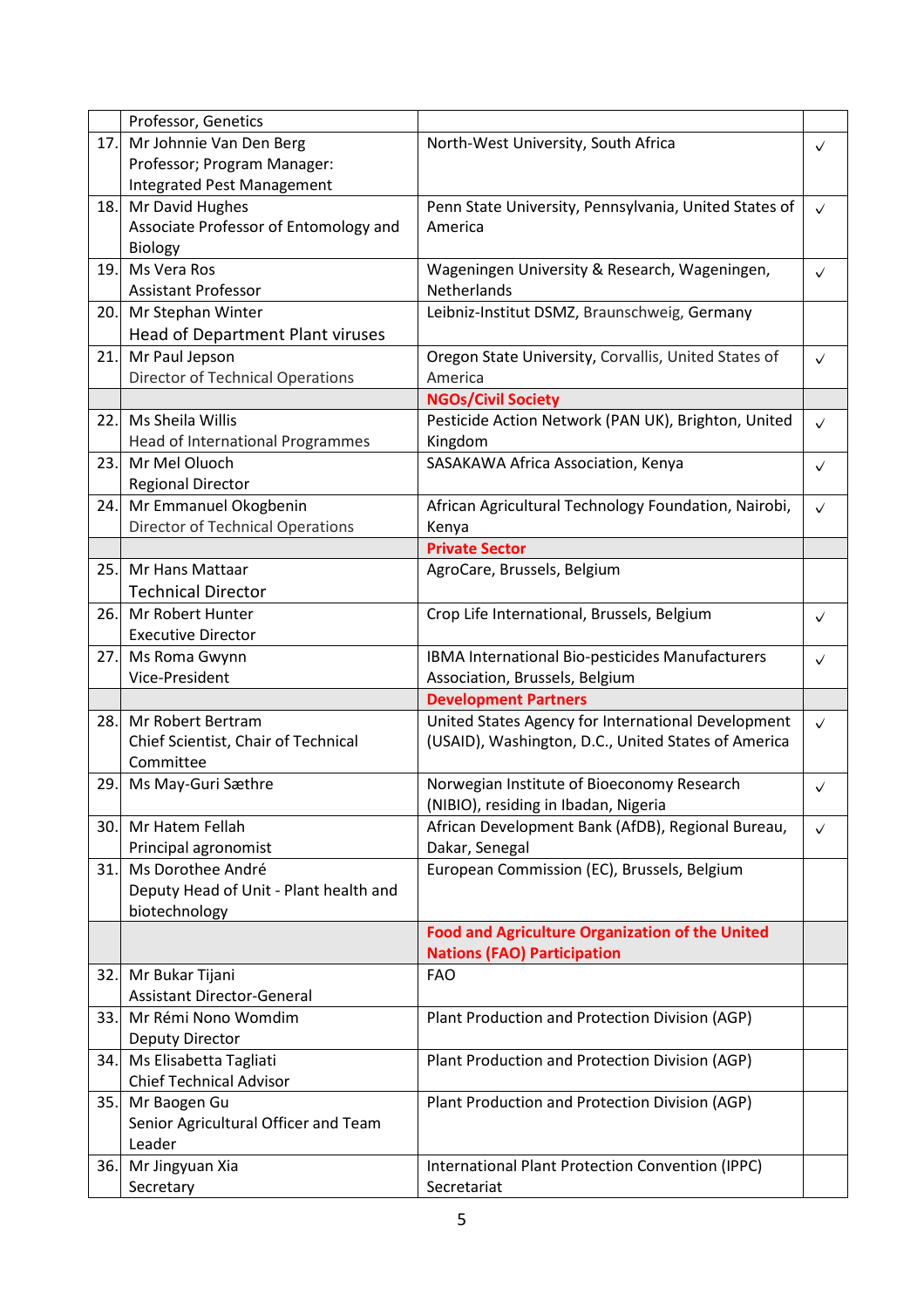|     | 37. Ms Sarah Brunel, Implementation   | International Plant Protection Convention (IPPC)      |  |
|-----|---------------------------------------|-------------------------------------------------------|--|
|     | Officer                               | Secretariat                                           |  |
| 38. | Mr Zhongxin CHEN                      | Information Technology Division (CIO)                 |  |
|     | Senior Information Technology Officer |                                                       |  |
| 39. | Mr Niccolo Lombardi, Early Warning    | Agricultural Development Economics Division (ESA)     |  |
|     | <b>Early Action Specialist</b>        |                                                       |  |
| 40. | Mr Mario Zappacosta                   | Trade and Markets Division (EST)                      |  |
|     | Senior Economist                      |                                                       |  |
|     | 41. Mr Dominique Burgeon              | Strategic Programme (SP) 5                            |  |
|     | SP5 Leader                            |                                                       |  |
|     | 42. Ms Rosanne Marchesich             | <b>Emergency and Resilience Division (PSE)</b>        |  |
|     | Senior Emergency and Rehabilitation   |                                                       |  |
|     | Officer                               |                                                       |  |
| 43. | <b>Mr Neil Marsland</b>               | <b>Emergency and Resilience Division (PSE)</b>        |  |
|     | <b>Senior Technical Officer</b>       |                                                       |  |
| 44. | Ms Dongxin Feng, Head, Capacity       | Partnerships Division (PSP)                           |  |
|     | Development and Academia Unit         |                                                       |  |
| 45. | Mr Kazuki Kitaoka                     | <b>Business Development and Resource Mobilization</b> |  |
|     | Senior Policy Officer                 | Division (PSR)                                        |  |
| 46. | Mr Chado Tshering                     | Office for Small Island Developing States (SIDS),     |  |
|     | Programme Officer                     | Least Developed Countries (LDCs) and Land-locked      |  |
|     |                                       | Developing Countries (LLDCs) (OSL)                    |  |
| 47. | Ms Bruna Takara                       | Office of South-South and Triangular Cooperation      |  |
|     | South-South Cooperation Specialist    | (OSS)                                                 |  |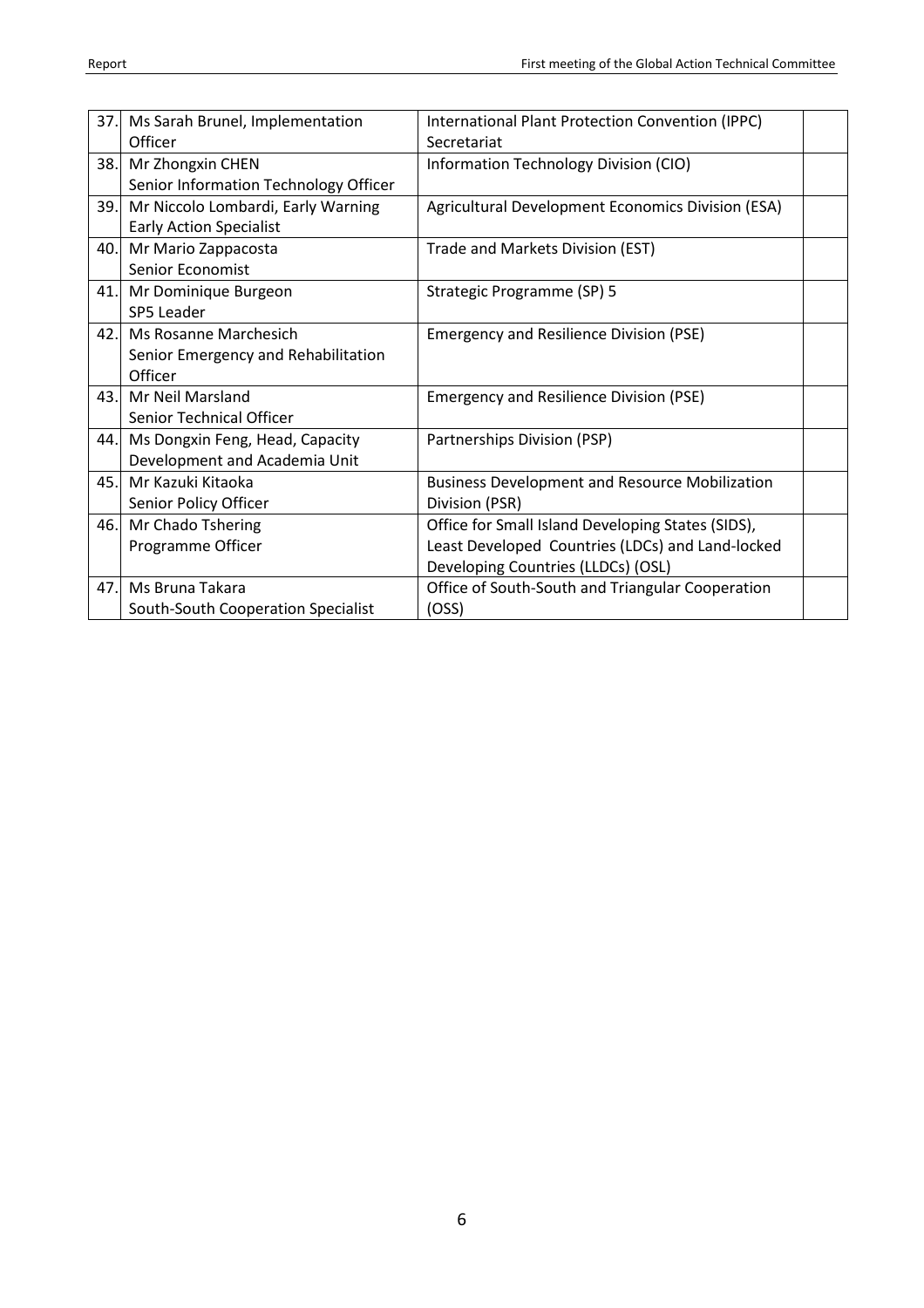### **ANNEX 3: Terms of Reference - Technical Committee of the Global Action for Fall Armyworm Control**

The Global Action for Fall Armyworm Control is a pioneering initiative that aims to mobilize USD 500 million over the period 2020–2022 to take radical, direct and coordinated measures to fight Fall Armyworm at a global level. The three key objectives of the Global Action are to:

- Establish a global coordination and regional collaboration on monitoring, early warning, and intelligent pest management of FAW;
- Reduce crop losses caused by FAW;
- Reduce the risk of further spread of FAW to new areas (Europe and South Pacific).

The Global Action connects national ground work directly to the global political level through the establishment of a Global FAW Steering Committee, chaired by the Director-General, FAO. This Committee will bring together high-level decision makers and technical leaders to guide the further development and implementation of the Programme. It will endorse the action plan for 2020–2022 and guide further investment.

The Technical Committee will provide technical advice to the Steering Committee. Specifically, it will:

- 1. Make recommendations about priorities and gaps in regards to sustainable management of FAW at global and national levels;
- 2. Monitor and review progress in science and its potential relevance in relation to sustainable management of Fall Armyworm;
- 3. Provide technical support to the implementation of the action including national plans;
- 4. Assist in resource mobilization; and
- 5. Establish an effective communication strategy.

The Technical Committee will consist of world experts in all key thematic areas of FAW sustainable management and control. The Committee will meet every two-four months, as needed.

The Technical Committee will be chaired by the Chief Scientist, USAID. The Vice-chair will be the FAO Assistant Director-General, Agriculture and Consumer Protection Department.